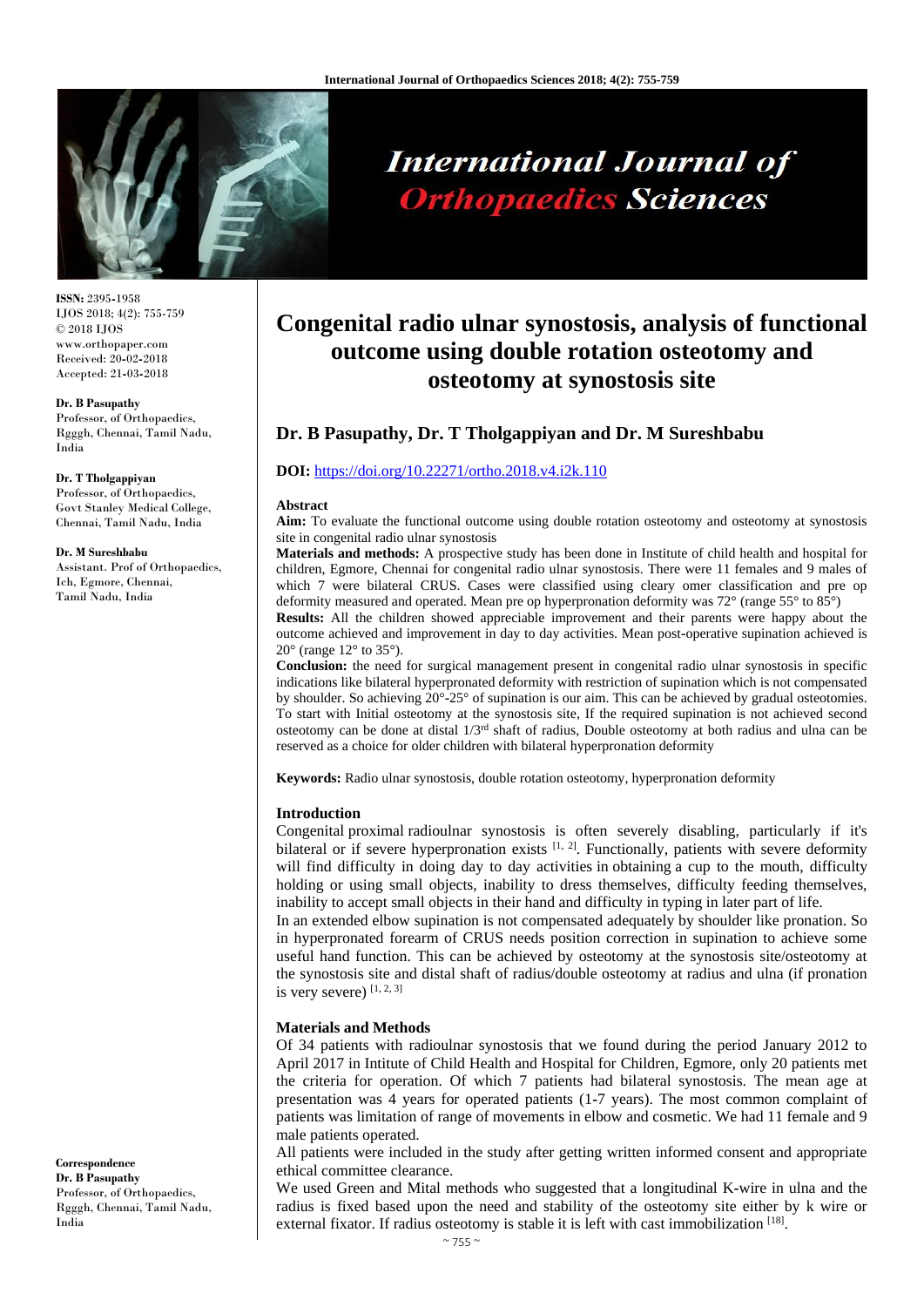#### International Journal of Orthopaedics Sciences

#### **Results**

All patients were satisfied with their extremity and their functions improved considerably. The mean age at the time of presentation for surgery is 3.8 years (range 2**-**9 years).mean postoperative follow up period 2.2 years (range 7 months to 4 years). The mean postoperative position of operated limb was  $22^{\circ}$  of supination (range  $12^{\circ}$  to 35°). The results of the operated cases are summarized in table.

We used Green & Mital criteria who advised 20° of

supination post operatively  $[18]$ . From that table we could see out of 20 children who underwent surgery, 17 children got good range of supination and were happy about the outcome improvement. In 3 children we could not achieve supination of 20° as per Green & Mital, but we have improved the hyperpronation deformity compared to preoperative deformity. And even those three children could do their daily day to day activities independently as expected of their age.

| S.no | Age/ sex | <b>Duration of follow</b> | Pre op pronation | Post op elbow | <b>Final position of</b> | Cosmetic       | <b>Functional</b> |
|------|----------|---------------------------|------------------|---------------|--------------------------|----------------|-------------------|
|      |          | up                        | deformity        | rom           | forearm                  | improvement    | improvement       |
| 1.   | 3/F      | 3 years                   | $60^\circ$       | Good          | Supination               | Yes            | Yes               |
| 2.   | 4/F      | 1 year                    | $85^\circ$       | Good          | Supination               | Yes            | Yes               |
| 3.   | 2/M      | 8 months                  | $80^\circ$       | Acceptable    | Mid Prone                | No             | Yes               |
| 4.   | 3/M      | 1 year                    | $70^{\circ}$     | Acceptable    | Mid Prone                | No             | Yes               |
| 5.   | 2/F      | 2 years                   | $85^\circ$       | Good          | Supination               | Yes            | Yes               |
| 6.   | 3/M      | 18 months                 | $60^\circ$       | Good          | Supination               | Yes            | Yes               |
| 7.   | 3/F      | 10 months                 | $60^\circ$       | Good          | Supination               | N <sub>0</sub> | Yes               |
| 8.   | 2/F      | 7 months                  | $80^\circ$       | Acceptable    | Mid Prone                | No             | Yes               |
| 9.   | 3/F      | 2 years                   | $65^{\circ}$     | Good          | Supination               | Yes            | Yes               |
| 10.  | 3/F      | 15 months                 | $70^{\circ}$     | Good          | Supination               | Yes            | Yes               |
| 11.  | 4/M      | 30 months                 | $80^{\circ}$     | Good          | Supination               | Yes            | Yes               |
| 12.  | 2/F      | 2 years                   | $85^\circ$       | Good          | Supination               | Yes            | Yes               |
| 13.  | 3/F      | 2 years                   | $60^\circ$       | Good          | Supination               | Yes            | Yes               |
| 14.  | 9/M      | 5 years                   | $70^{\circ}$     | Good          | Supination               | Yes            | Yes               |
| 15.  | 9/F      | 3 years                   | $75^\circ$       | Good          | Supination               | Yes            | Yes               |
| 16.  | 8/F      | 4 years                   | $80^\circ$       | Good          | Supination               | Yes            | Yes               |
| 17.  | 3/M      | 3 years                   | $80^\circ$       | Good          | Supination               | Yes            | Yes               |
| 18.  | 3/F      | 2 years                   | $70^{\circ}$     | Good          | Supination               | Yes            | Yes               |
| 19.  | 4/M      | 3 years                   | $75^{\circ}$     | Good          | Supination               | Yes            | Yes               |
| 20.  | 3/M      | 42 months                 | $55^{\circ}$     | Good          | Supination               | Yes            | Yes               |

# **Discussion**

Congenital radioulnar synostosis, a deformity characterized by a fixed position of the forearm ranging from neutral rotation to fixed pronation deformity, is a very rare anomaly  $[1, 2]$ <sub>.</sub>

Embryologically it is due to defect in the longitudinal segmentation of upper limb bud. Upper limb bud which forms the upper limb bones and muscles usually arises at 26 days of intra uterine life and growth and differentiation continue until 46 days of age. Longitudinal segmentation of upper limb bud produces separation of the radius and ulna. For some time the proximal part of radius and ulna are united and both share a common perichondrium. Abnormal genetic factors or teratogenic factors influencing the upper limb bud at this time would interfere with proximal radioulnar joint morphogenesis  $[6, 7]$ <sub>.</sub>

Only 350 cases have been reported in literature heretofore. The condition will be disabling particularly once it happens bilaterally or if there's severe hyperpronation where supination is needed to do normal day to day activities.

Congenital radioulnar synostosis is also presented as associated with congenital syndromes or as an isolated anomaly

Wilkie classified the synostosis roentgenographically into two kinds:

Type 1: Proximal or true radioulnar synostosis (the radius and ulna are uniformly fused at their proximal borders for a variable distance.)

Type 2: Radioulnar synostosis associated with congenital dislocation of the head of the radius and the fusion is just distal to the proximal radial epiphysis<sup>[9]</sup>.

Cleary and Omer explained four types

Type I: synostosis does not involve bone, associated with reduced radial head.

Type II: visible bony synostosis, associated with normal reduced radial head.

Type III: visible bony synostosis with radial head is posteriorly dislocated and hypo plastic.

Type IV: short bony synostosis with radial head is anteriorly dislocated and mushroom shaped [10].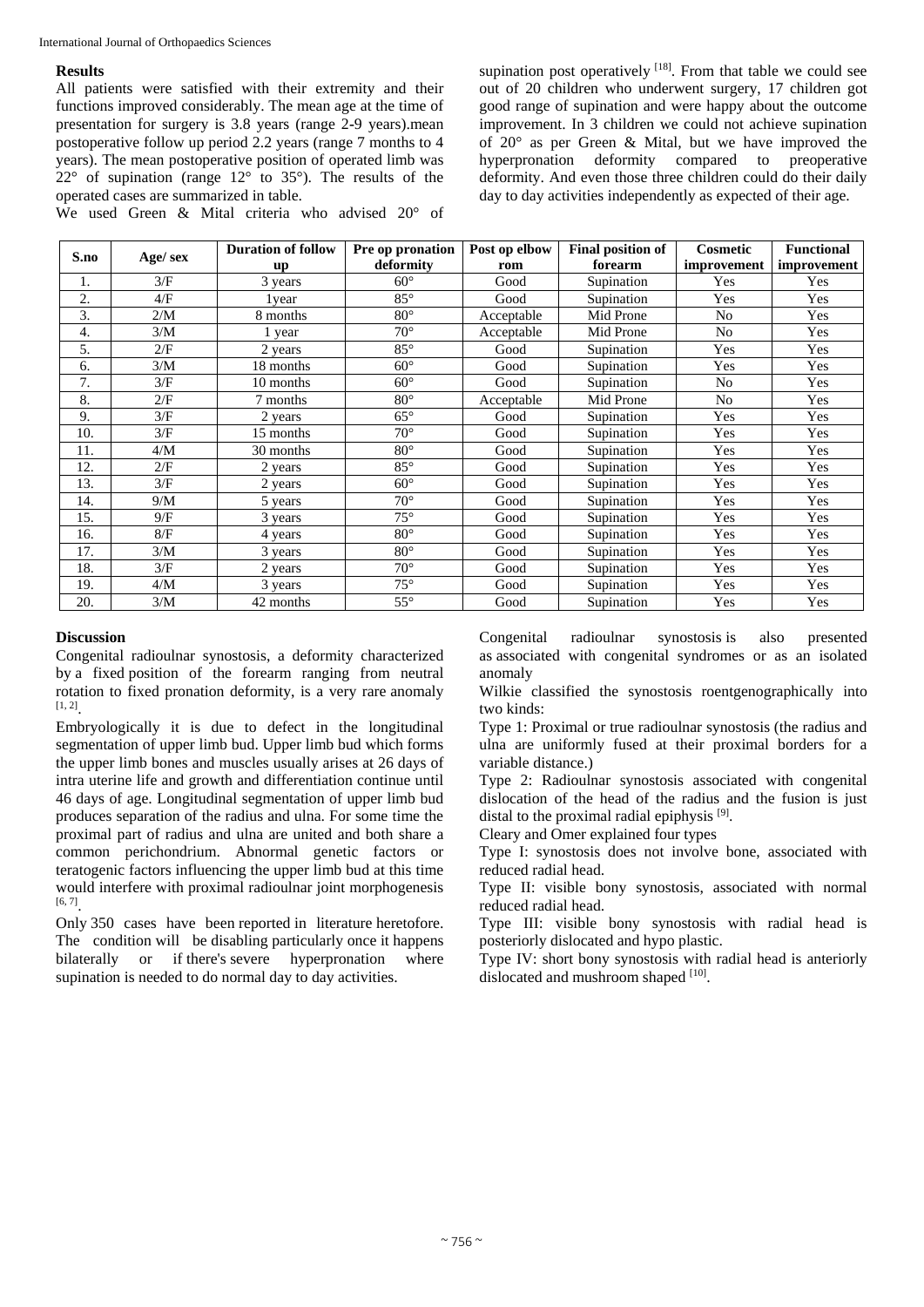

**Fig 1:** Bilateral radioulnar synostosis



**Fig 2:** Child comfortable in doing day to day activities with pronation deformity of 50°

Surgery indications are hyperpronation and synostosis in both limbs, in both of them disability must be severe. The seriousness of hyperpronation that requires surgery is dubious however as we would like to think it must be decided on individual case to case basis and the significant concern is the function of the limb.

As authors would see it, patients with inborn radioulnar synostosis who doesn't have extreme disability and functional impairment require no surgical treatment. As of late, a few surgeons introduce new techniques for manipulation and mobilization of the forearm, yet long term outcome have not been studied clearly.

Surgeries that have been proposed for congenital radioulnar synostosis that can be arranged in 2 noteworthy categories: 1) operations that were intended to reestablish the rotational movement of forearm (i.e. supination and pronation)

associated with correction of synostosis, 2) operations that enhance the settled position of forearm in a more useful position  $[1, 2, 3]$ .

Some surgeons have revealed osteotomy of the synostosis and interposition of fat or muscle or silicone, yet their outcomes have not been successful what's more, repeat of the ankylosis has been the major drawback. Hansen and Andersen played out a partial resection of the synostosis in a sixteen**-**year**-**old young lady. Eighteen month postoperatively, rigid union was noted radiologically at surgical site  $[2, 3, 4, 5, 6]$ .

Miura *et al*. worked in eight forearms points in seven patients. They put anconeous between the isolated radius and ulna, yet bony union repeated in the entire patient. **(15)** Kelikian and Doumanian announced great outcomes with utilization of a swivel prosthesis in post**-**traumatic proximal radioulnar synostosis patients; [16] but, Tachdjian noted bad outcomes with the swivel prosthesis in patients who had congenital radio ulnar synostosis, with repeat of the ankylosis at eighteen months [17].

Kanaya announced that separation of congenital proximal radioulnar synostosis along with interposition of vascularised fascio**-**fat graft and osteotomy of the radius could accomplish pronation and supination of the forearm [19].

Right now, osteotomy to accomplish more useful position is acknowledged for treating the patients who have severe pronation deformity. The perfect position relies upon the type of involvement in the patient (both forearms/one**-**sided, dominant and nondominant hand), the socio**-**cultural environment of the patient, and anticipated future activities of the patient. Since it is impractical to anticipate patient's future activities, it is difficult to decide the ideal position of the forearm.

Various suggestions for ideal position are given in table

| <b>Authors</b>                      | Recommendation                                                                                | Comments                                                                                  |  |  |
|-------------------------------------|-----------------------------------------------------------------------------------------------|-------------------------------------------------------------------------------------------|--|--|
| Green & Mital [18]                  | 20 degrees of supination                                                                      | 20-35 degrees for the dominant hand in bilateral cases                                    |  |  |
| Simmons and Waters $\frac{1}{2}$    | 20 degrees of pronation                                                                       | Neutral for the nondominant hand in bilateral cases                                       |  |  |
| Ogino and Hikino <sup>[14]</sup>    | Neutral to 20 degrees of supination for unilateral or<br>nondominant hand in bilateral cases  | Allows the use of chopsticks                                                              |  |  |
| Hung $[8]$                          | 70-100% pronation                                                                             |                                                                                           |  |  |
| Tsujino $[11]$                      | Neutral to 30 degrees of pronation for the dominant<br>hand, neutral for the nondominant hand |                                                                                           |  |  |
| Ramakrishnan et al. <sup>[13]</sup> | 10 degrees of supination for all                                                              | Compensatory movements of the shoulder and wrist<br>allow most activities of daily living |  |  |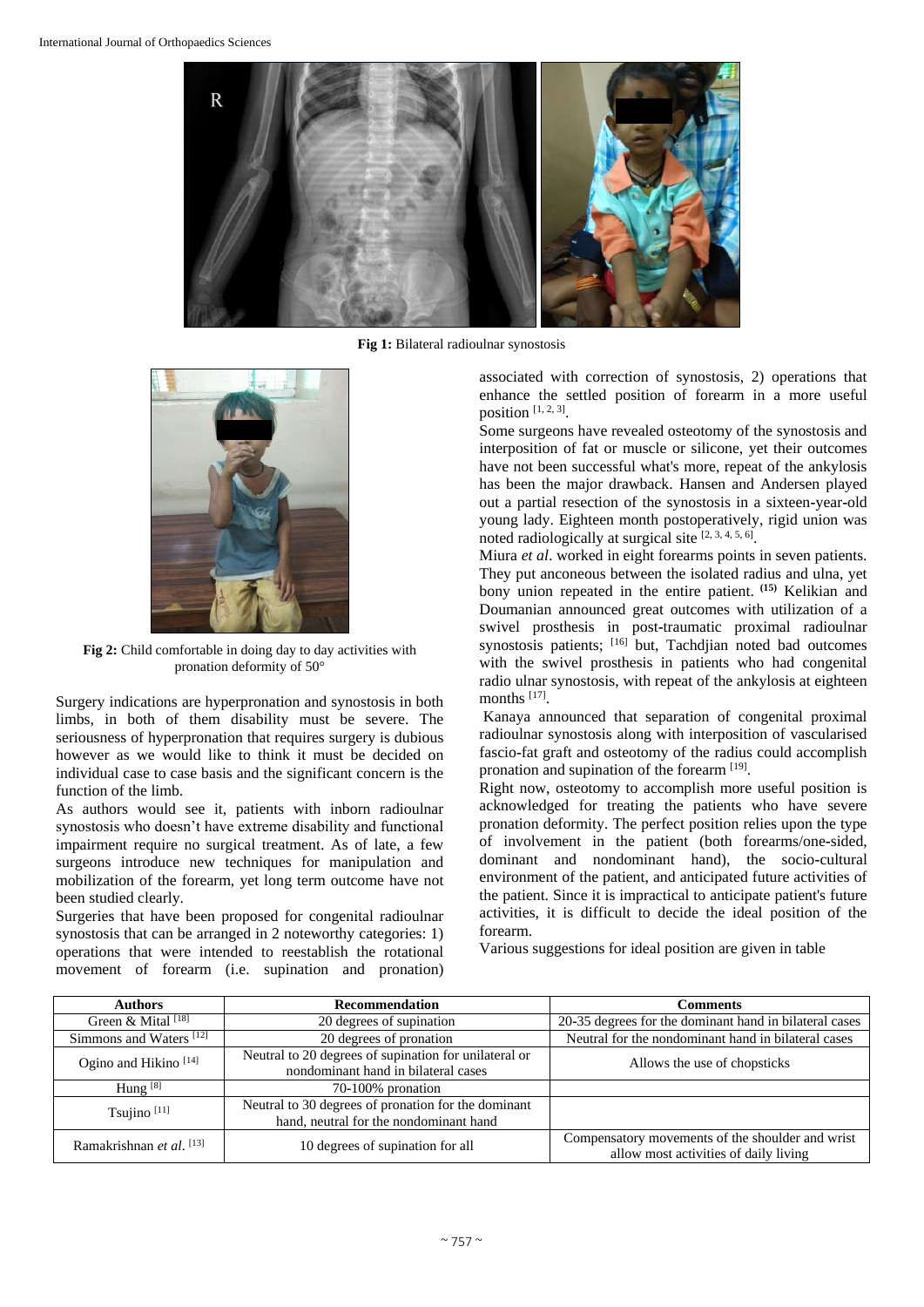International Journal of Orthopaedics Sciences

We worked on both unilateral and bilateral congenital radio ulnar synostosis. We wanted to convey their forearm to 15**-**25 degree supination after osteotomy. We did osteotomy at the radio ulnar fusion mass for 10 patients and osteotomy distal to the fusion mass (double rotation osteotomy) for 4 patients and for patients we did osteotomy at both radius and ulna [7, 8, 14, 17, 18] .

Osteotomies distal to fusion mass have a tendency to have more soft tissue restrictions. Continuous redress utilizing an Ilizarov frame diminishes the danger of neurovascular injuries and enables the patient to choose the most useful position. Utilizing a little external fixator permits exact rotational alignment manages satisfactory adjustment yet stays away from cast immobilization



**Fig 3:** Pre op



**Fig 4:** Immediate post op



**Fig 5:** 10 wks post op Double rotation osteotomy



**Fig 6:** Pre op



**Fig 7:** Post op**-**osteotomy at fusion site